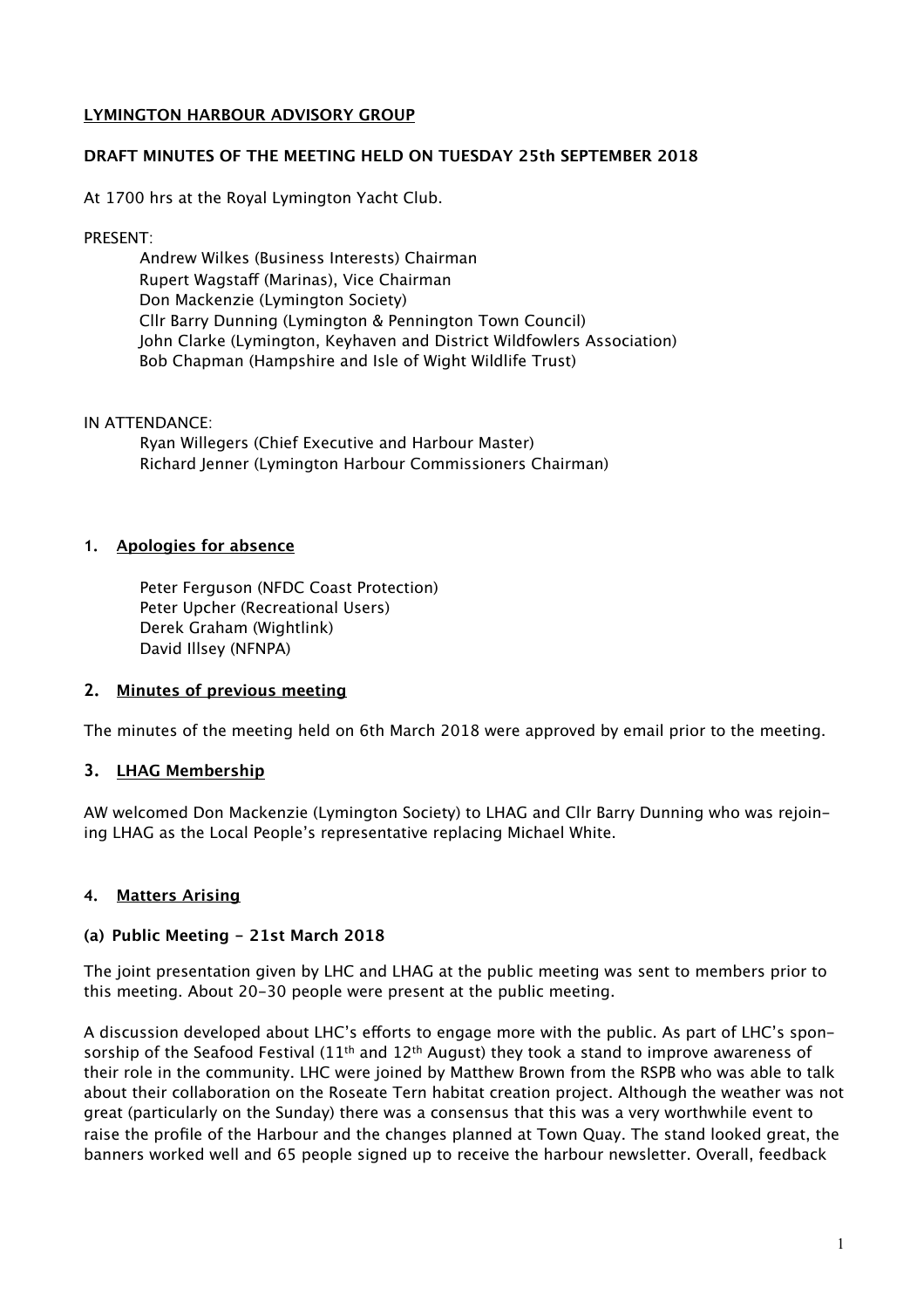from residents and visitors was extremely positive and LHC reached many more people than at the AGM, so it is worth repeating in some way/form.

BD suggested that LHC could have an occasional presence at the Saturday Lymington market. It was agreed that this could be a good idea and R.Wil will consider the suggestion.

### **4 (b) Town Quay Development**

- Since last March, work has progressed on the environmental assessments and consents needed to progress the project. The following progress has been made:-
- a. Applications were made to New Forest District Council and the Marine Management Organisation for Environmental Impact Assessment Screening Opinions. The applications were supported by an environmental report from our consultants, Back & Veatch. Both organisations concluded that the development was not an EIA development for the purposes of the regulations.
- b. An application was made to Natural England for an assessment under the Habitats Regulations on whether the proposals required an Appropriate Assessment under the regulations. The application was supported by an environmental report from our consultants, Back & Veatch. Natural England concluded that the project would not have a significant efect on the adjacent designated sites and that an Appropriate Assessment was not required.
- c. The Crown Estate have granted a licence authorising the works under LHC's regulating lease.
- d. An application was made to NFDC for a lawful development certificate confirming that LHC can lawfully use its permitted development powers to undertake the works. This was granted on the 14th September.
- e. LHC has submitted an application for permission to use its permitted development powers to NFDC. This is expected to be determined by the 12<sup>th</sup> November.
- f. An application for a Marine Licence has been made to the Marine Management Organisation. If they conclude within their 13 week target, this should be determined by the 27<sup>th</sup> September.

It is proposed to invite tenders for the works on the 31st October with the aim of receiving submitted quotes by the  $1<sup>st</sup>$  December. LHC remain on track to appoint a contractor in January and for the works to start on the 1st November 2019.

- D.Mac asked if LHC was liaising with NFDC about their plans to redevelop the Town Quay area. R.Wil confirmed that LHC were and that LHC were particularly interested in the new toilet/shower facilities. It is critical that these are operational when the new Town Quay development is completed in early 2020. There is a possibility that the existing toilet/ shower block could be moved to the south - a move which BD said would be supported by the town council. R.Wil said that moving the facilities would entail significant additional expense which NFDC may not be able to afford. LHC have agreed to contribute £75,000 to upgrading the facilities.
- AW suggested that toilets/showers could be located in an existing building adjacent to the quay. One, which might be suitable, is currently being advertised for let.
- **Post meeting note**: R.Wil contacted the Letting Agent (26th September 2018) and reports as follows: The premises is under offer and they expect it to complete. They have other interested parties in the pipeline. Also, the property is designated for office/shop use so it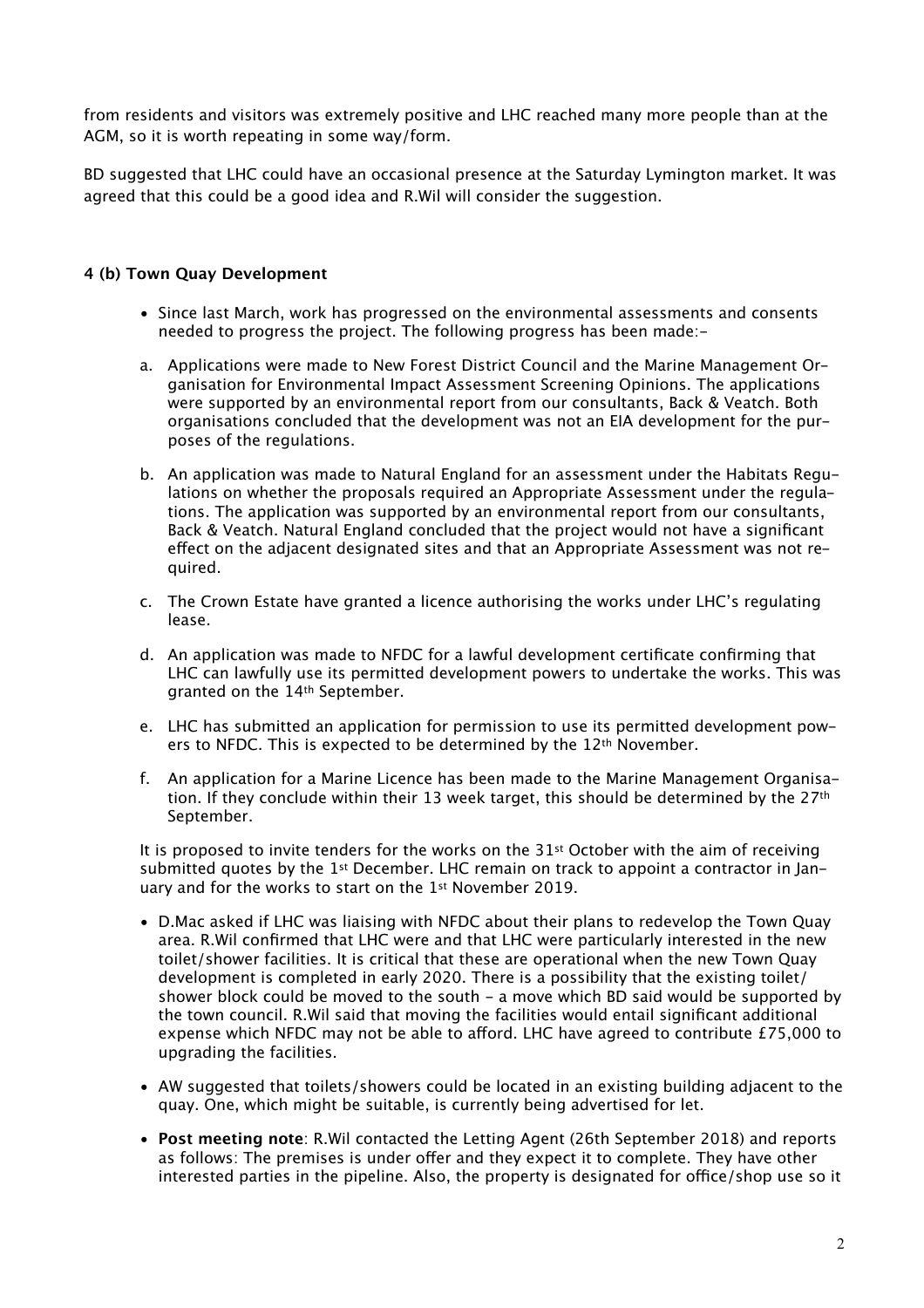would need a change in planning designation and it is probably not suitable. Also, the premises only included the ground floor which looked too small.

- D.Mac suggested that the present Rowing Club site could be a potential toilet/shower location when the Rowing Club move. However, R.Wil understands the freeholders already have plans for the site.
- R.Wag suggested it would be more efficient to dredge the Town Ouay area (currently scheduled for this winter) at the same time as the Town Quay development took place in late 2019. R.Wil said it would not be and explained why.

#### **4 (c) Radar Speed Signage**

Since the March meeting, a successful application was made to Trinity House to install and trial a radar speed sign similar to those used on road to give river users an early indication of their speed. This will probably be installed on the eastern wave screen. The purpose of the trial is to see if the sign will deter instances of speeding and wash. It has also been established that the sign can be solar powered and can have variable brightness depending on day or night operation. A supplier has also been identified who has agreed to provide a sign for the trail at no charge (LHC to pay for shipment). Progress has since stalled due to other priorities but this will be progressed when time allows.

D.Mac wondered if a 'no-overtaking' rule could be implemented within the harbour. R.Wil and others said that the International Regulations for Preventing Collisions at Sea must apply.

#### **4 (d) Sea Wall and slipway adjacent to RLymYC**

• LHAG have received a response to the letter to the NFDC Chief Executive asking them to intervene to resolve the delay in efecting remedial works to the seawall so that the paved area to the south of Royal Lymington Yacht Club can be tidied up and reopened. The response from Colin Read (Executive Head of Operations) indicated that the delay was due to information still being awaited from RLymYC which should help establish apportionment of responsibility for the remedial works.

At a subsequent meeting between RLymYC and NFDC which R.Wil also attended, NFDC confirmed that they were working with the Environment Agency to procure a consultant to cost up options (preferably stabilisation). Whatever works are required, they will need to comply with the longer-term strategy for enhancing sea defences between Hurst and Lymington to cope with sea level rise and that in this context the potential upgrade to the slipway and other harbour requirements would also need to be considered. NFDC also indicated that on receipt of the outstanding information from RLymYC, they anticipated making a prompt decision on how to progress.

- D.Mac noted that a length of seawall near the causeway was lower than the other sea defences and flooding could occur as a result. R.Wil said that this was the responsibility of the Environment Agency and concerns should be addressed to them. Cllr BD said he would bring this to the attention of the Town Council.
- JC asked if there were any plans to widen the slipway near the RLymYC. R.Wil said that initial consultation on potential options and preferences for enhancing the Bath Road slipway will start over the coming months. While this will provide indicative costs/options, the finer detail of any design will need to be agreed with NFDC/EA to take account of future sea defence works. It would be possible to widen the slip to the north in the area between the slip and the RLYmYC.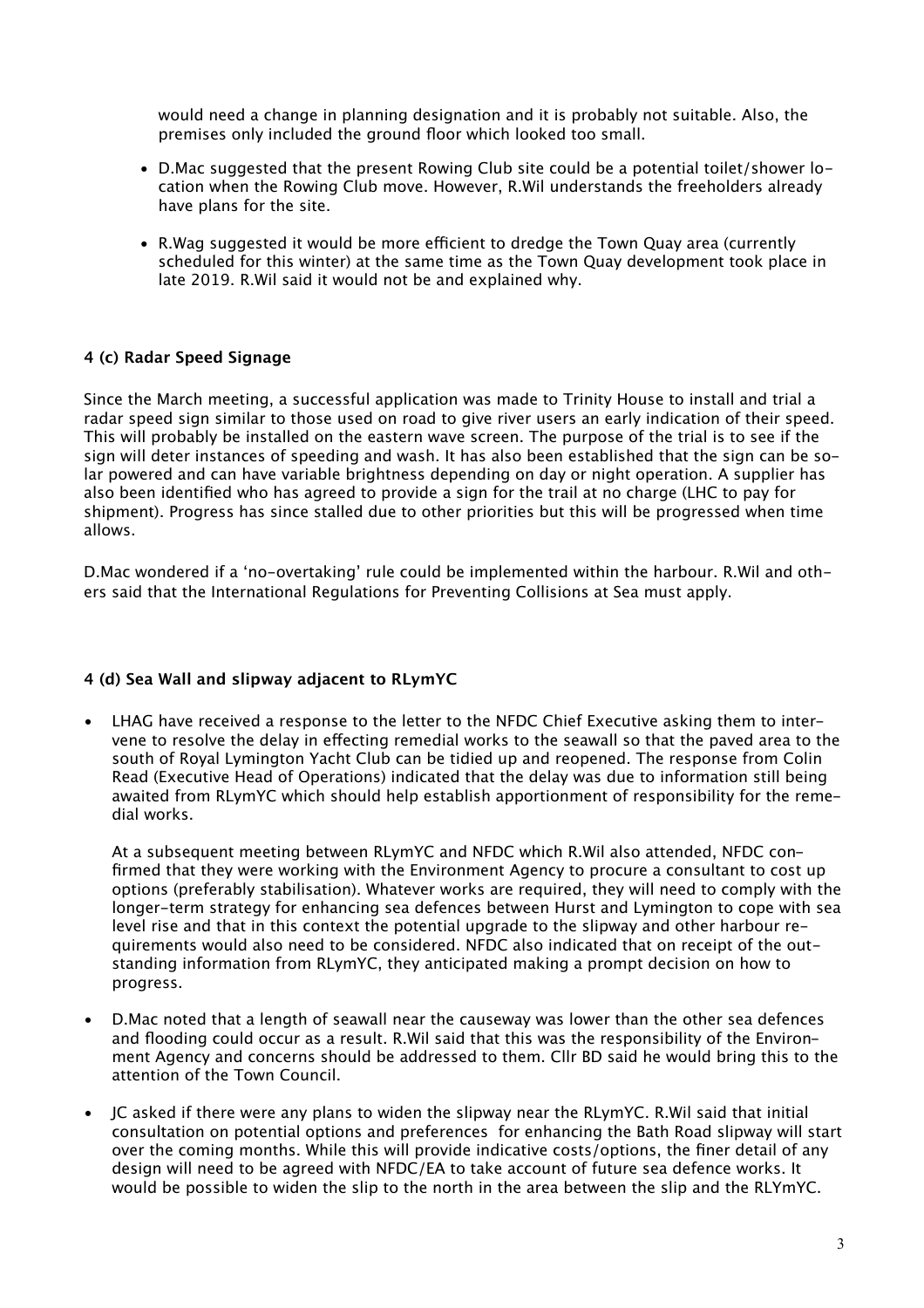This area is currently reserved for beaching boats which were in danger of sinking and for wooden boats to safely 'take up' (wooden planks/caulking to expand and become water tight) after launching and before being moved to moorings. However, it is infrequently used.

• R.Wil said that a feasibility paper has been produced to consider the provision of a self-service payment option to collect slipway revenues when the slipway is not manned. R.Wag suggested that a cheaper alternative would be to ask a nearby pub to collect slipway fees outside normal office hours. A sign to this effect would be required. R.Wil/LHC will consider.

### **4 (e) Dinghy/tender moorings**

Following the request at LHAG's March meeting for LHC to investigate whether they should provide shore accessible dinghy only moorings (as opposed to moorings for tenders), a feasibility paper has been prepared and circulated to the Mooring Committee for consideration at their November meeting.

#### **4 (f) Credit card payments for annual moorings**

LHC have decided to cease accepting credit card payments for annual mooring licence fees from January 2019 because the fees charged were significant and the Law prohibits this fee being added

to mooring holder's bills. This decision was circulated to mooring holders on September 11 . LHC th received feedback from 11 customers. Nine were supportive, one noted and one complaint. Two of the responses (including the complainant) asked about instalment payments and LHC have responded briefing them on the Premium Credit option.

# **4(g) Port Marine Safety Code**

An external audit to verify that LHC's Safety Management System is working efectively and is compliant with the provisions of the Port Marine Safety Code (PMSC) was undertaken by Mr Peter Nicholson (Nicholson Risk Management) in April. Mr Nicholson's report and compliance statement was issued to the Commissioners in May. The report concluded that LHC's safety management system complied with the provisions of the PMSC over the previous twelve months. There were no non-conformities.

The Marine Safety Management Plan (MSMP) was reviewed and updated as part of this process and was reapproved by the Commissioners at their May meeting. A copy of the updated MSMP and Mr Nicolson's report can be viewed on our website at [http://www.lymingtonharbour.co.uk/marine](http://www.lymingtonharbour.co.uk/marine-safety-code)[safety-code.](http://www.lymingtonharbour.co.uk/marine-safety-code)

#### **4 (h) Breeding success of gull and tern colonies**

JC had asked for a report on this subject. The RSPB normally report to HIWWT in December and this is forwarded to LHC. However, BC was asked if he would comment. He said that Common Terns, Little Terns and Sandwich Terns had been observed but, in common with many observations over the country, there were fewer than normal. This is likely to be a natural phenomena and was not a cause for concern. Terns chicks had been sighted. An above average number of gulls had been noted.

JC noted that foxes continued to be a concern. Lymington, Keyhaven and District Wildfowlers Association culled them when daylight and tide permitted. This work was supported and assisted by Hampshire and Isle of Wight Wildlife Trust. The RSPB were also active in discouraging predators and they were believed to be experimenting with 'Squawker Boxes' which were located on the marsh and played human voices to discourage predators. Radio 4 broadcasts were reported to be the most effective deterrent!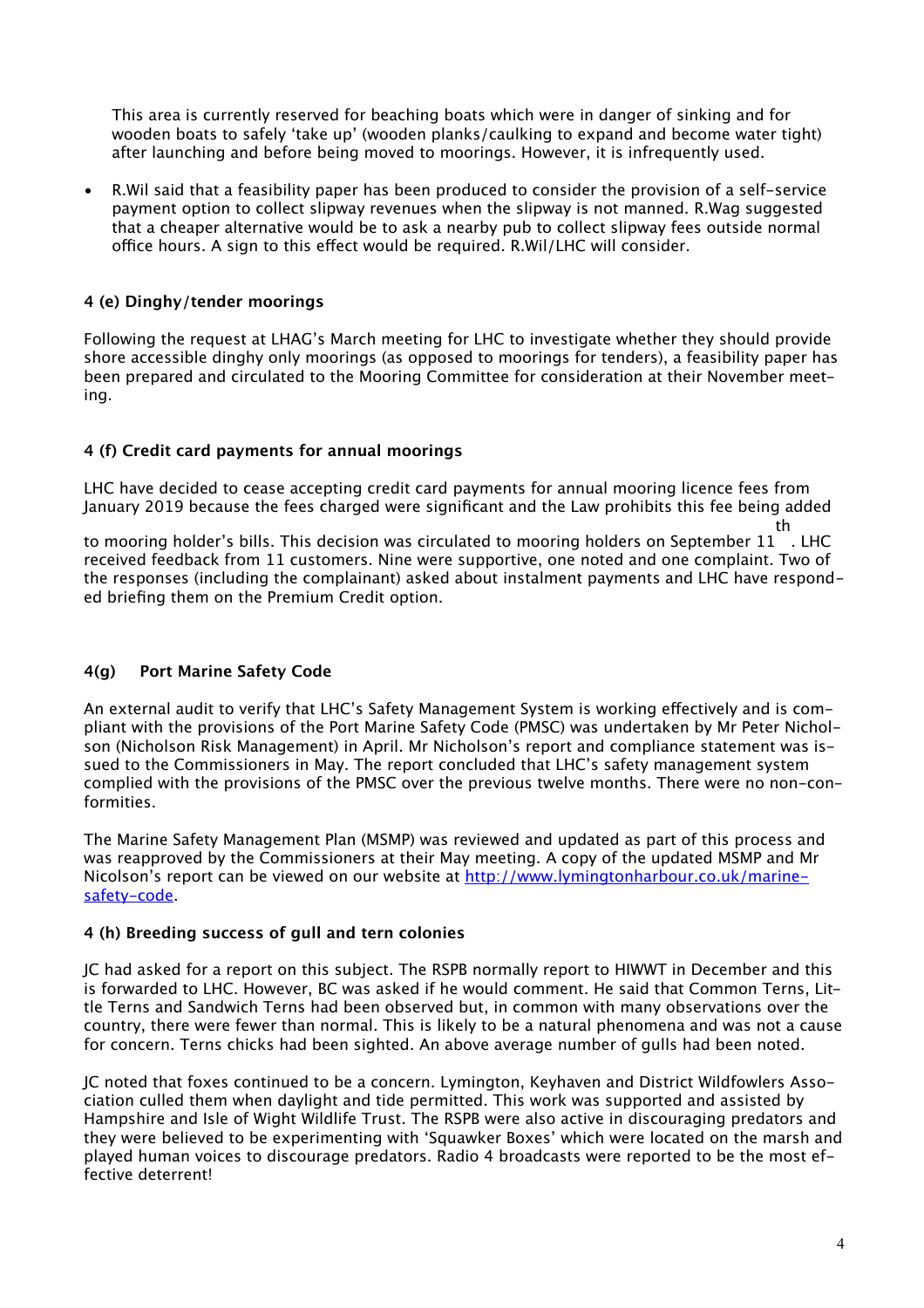# **5. Update on Harbour developments**

### **5 (a) Commissioners**

On the 31<sup>st</sup> October 2018 Geoff Stokes will retire as a Commissioner after completing two three year terms of service. Mr Chris Lisher has been appointed to fill the vacancy and will take office on the 1st November 2018. Chris will also take over the chair the Safety Committee from Geof. A press release governing Chris Lisher's appointment was issued on the 16th July and can be viewed here [http://](http://www.lymingtonharbour.co.uk/New-Harbour-Commissioner) [www.lymingtonharbour.co.uk/New-Harbour-Commissioner](http://www.lymingtonharbour.co.uk/New-Harbour-Commissioner)

# **5(b) RNLI Lifejacket Initiative**

The RNLI are supplying lockable boxes for yachtsmen to temporarily store their lifejackets when they come ashore by dinghy. These will be installed in the Town Quay area. LHC are awaiting supporting steelwork for these boxes which is being manufactured by Ampress Welding.

#### **5 ( c) Repairs/maintenance to 'Jack in the Basket' and mooring pile**

In April a new pile was fitted to replace the one damaged on A Row by vessel 'Cable Bay'. The works were organised by Berthon who followed up with the vessel insurers.

A new top mark has been fitted to 'Jack in the Basket'.

# **5 (d) RLymYC Junior regatta Award**

At the Royal Lymington Yacht Club (RLymYC) Junior Regatta award presentation evening, the LHC Chairman presented the LHC award for sportsmanship to Isabelle Jones (aged 11) together with a £30 Waterstones book token. RLymYC have circulated a press report on the event incorporating a photo of Isabelle holding the trophy and an appropriate caption.

#### **5 (e) New Passenger Service**

A new ferry service, the 'Coral Star', has successfully operated in the West Solent area this summer including to and from Lymington. Scheduled services will stop for the winter and recommence at Easter. Private 'on demand' cruises may take place before Easter.

#### **5 (f) Marketing and business development initiatives**

At their July meeting, Commissioners considered a draft marketing plan which had been formulated taking account of the agreed objectives, Business Development Group feedback, and third party review through the Bournemouth University initiative (see minute of last meeting) and two local marketing companies. The document sets out the business objectives, the principle delivery strategies, the actions to implement those delivery strategies, measures of success, and deliverable timings. It also identifies the resources needed to deliver the actions. The proposed strategies and actions were agreed in principle, subject to costing and some additional comments, actions and timescales being incorporated.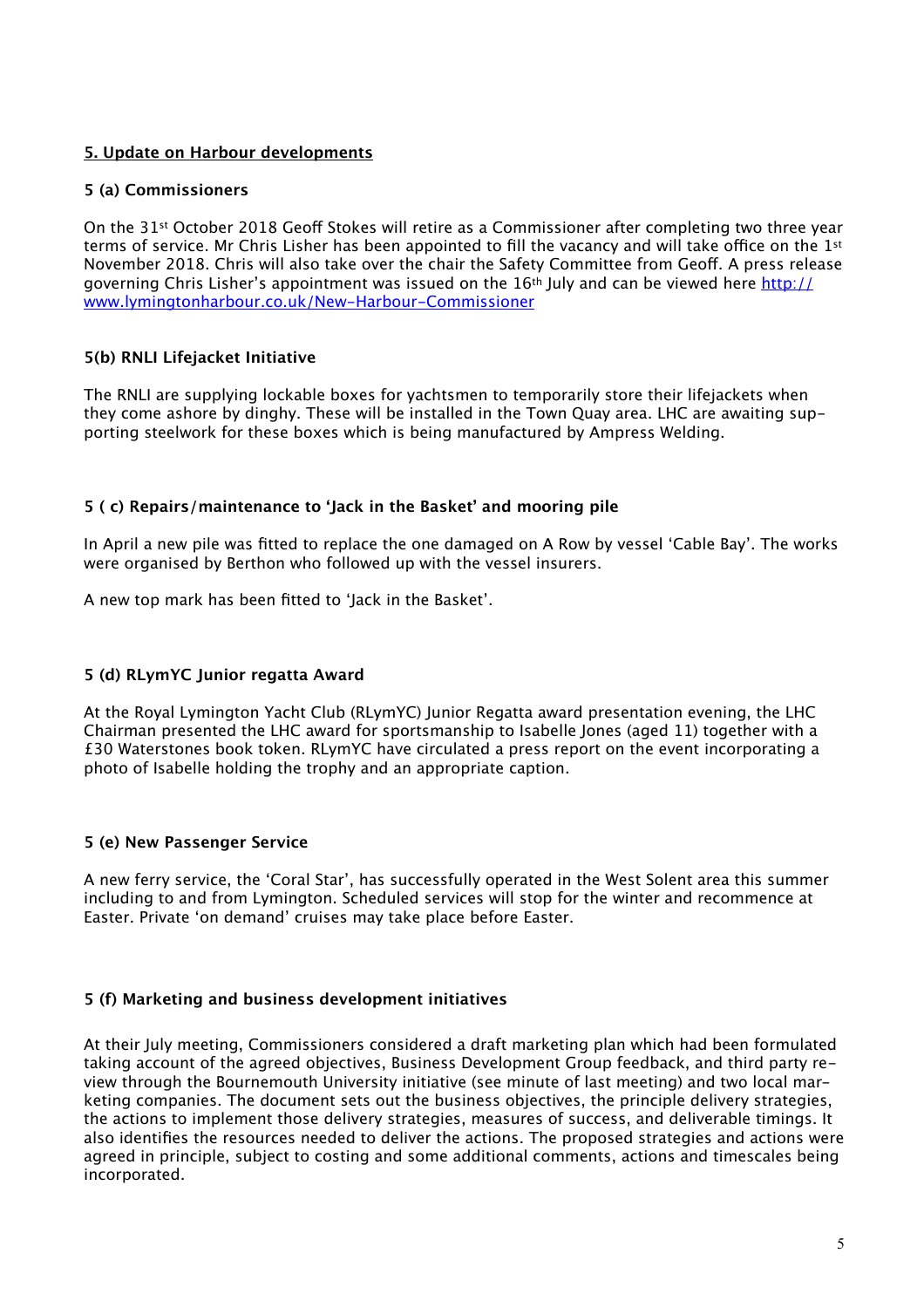The agreed business objectives for the Marketing Plan are:

- Make Lymington stand out as a visitor destination from other Solent harbours. Increase visits by boat to Lymington as a whole (including private marinas). Ensure that LHC increases visitor revenues by capturing its share of additional visitor boating business to Lymington.
- Increase harbour use and revenues through improving access to the harbour for: $-$  (1) potential future customers (children); (2) stakeholders frustrated by the length of waiting list for a resident mooring; (3) stakeholders who live outside of the area to qualify for a resident mooring; (4) stakeholders who do not have the time, desire or means to own their own boat but who still want to go boating.
- Improve awareness of role LHC as custodian of the harbour plays with regard to the town, tourism, surrounding community and local businesses.
- Improve LHC understanding of customer satisfaction with service provision. For visiting boats this should extend to the Town and surrounding area, i.e. area visitors happy with the destination as a whole?

To achieve these objectives, LHC are considering employing a part-time employee for 2 days a week, initially on a fixed term or freelance basis. His/her responsibilities will be to deliver strategies and actions to implement the business objectives highlighted above.

# **6. Strategic Plan**

LHC will be preparing a new Strategic Plan for the period 2020 – 2025 and beyond. Work will start on this early next year.

AW asked LHAG members to be active in putting forward proposals for the new Strategic Plan. AW asked LHAG members to discuss Lymington Harbour strategic plans with member organisations so that Stakeholder views can shape the future the harbour. LHC would appreciate LHAG members' views by 1st December and they should be sent in the first instance to AW.

# **7. Meeting dates for 2019.**

Meeting dates were discussed but not finalised - to be continued by e-mail.

#### **8. Any Other Business**

8 (a) JC said he was surprised that the new public toilet block near the Lifeboat station was locked until 6am. R.Wil will raise this with NFDC. It was also noted that the showers in this block had not yet been opened.

8(b) JC Asked about a survey vessel he had seen in Totland Bay. This is believed to be associated with proposed MCZs. There is no further information about the proposed MCZs.

8( c) IC said that a RIB had been moored for several days off the LHC pontoon in a position which obstructed access for other river users. R.Wil will investigate and consider installing a sign to discourage this.

8 (d) BC reported a successful open day by the Hampshire and Isle of Wight Wildlife Trust on 16th September. 700 - 800 people had attended which exceeded numbers at previous open days.

8 (e) D.Mac noted that the carpark adjacent to the RLymYC, slipway etc was often full to capacity. The success of the outdoor swimming pool in recent years had exasperated this problem. D.Mac. suggested that dinghy trailers and trolleys could be stored on the recreation ground. Cllr BD said the Town Council would be happy to support that. AW raised a possible safety concern of children